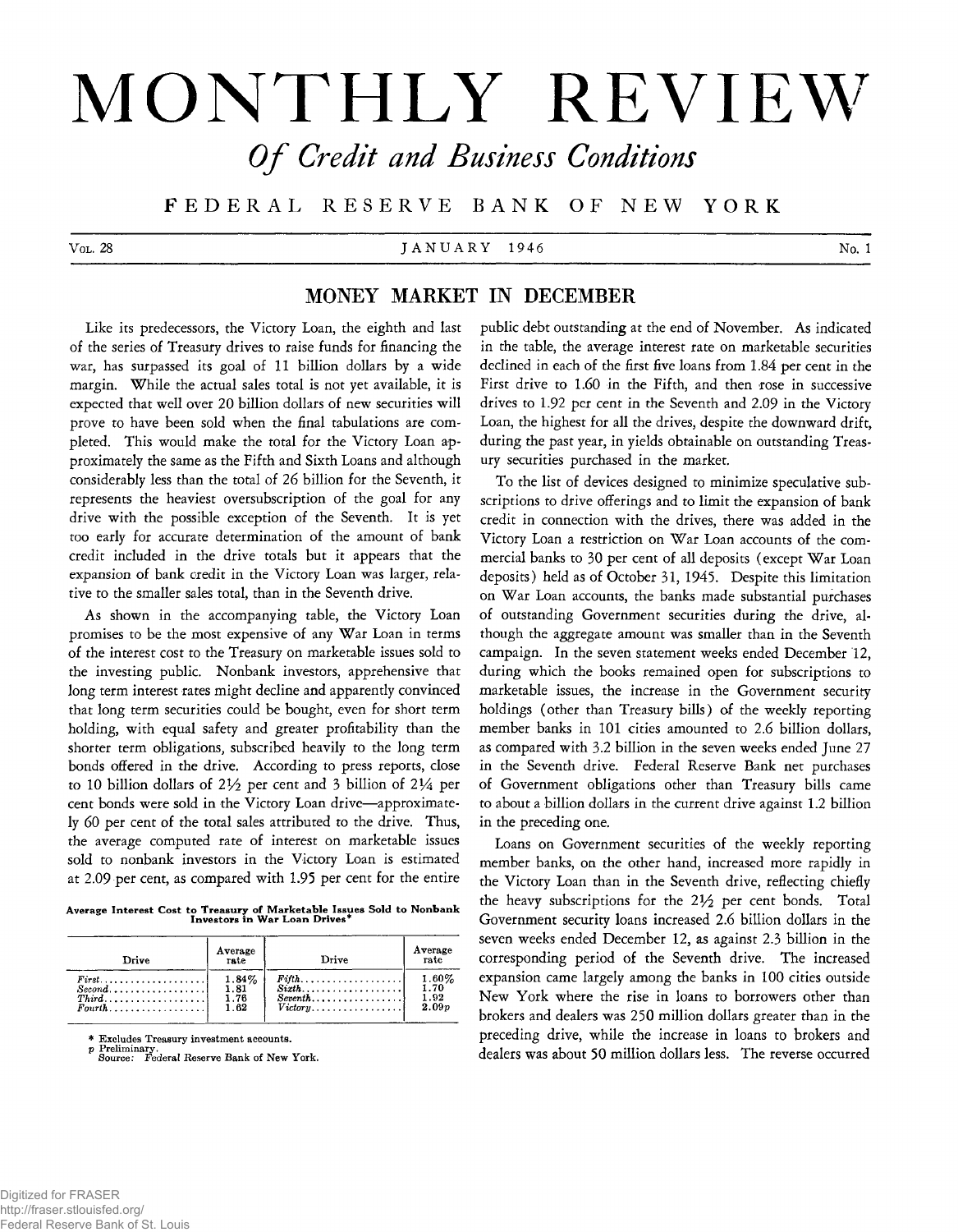among New York City banks where loans to brokers and dealers rose 705 million dollars in the seven weeks ended December 12 compared with 565 in the comparable Seventh drive period, while loans to others rose about 830 million compared with 925 in the last War Loan reflecting smaller borrowings of insurance companies during the current drive. Purchases of Government bonds by the insurance companies on the deferred payment plan, however, were much more extensive this time and may presage some expansion in insurance company borrowings before the final payments on such purchases are due.

As shown in the accompanying chart, Government security loans have risen steadily in the last four drives; new high points have been scored in each, and the subsequent interdrive liquidation has failed to eliminate all of the preceding expansion so that each between-drive low point has been higher than the previous one. On December 12, total loans on Government securities of all weekly reporting member banks reached a new peak of 4.7 billion, an amount 500 million above the previous record. In the week ended December 19, limited amounts of Government security loans were liquidated as some subscribers were quick to take advantage of a strong market for the long term bonds, which sold at premiums of one point or more shortly after trading in the drive securities got under way.

For the entire banking system including the Federal Reserve Banks, it may be estimated that the expansion of Government security holdings and loans on Government obligations amounted to roughly 10 billion dollars in the Victory Loan. That is slightly less than the amount in the Seventh drive, but represents a considerably higher percentage of the total sales during the drive.

# **Loans for Purchasing or Carrying U. S. Government Securities by Weekly Reporting Member Banks in 101 Cities**



## **MEMBER BANK RESERVE POSITIONS**

Member bank reserve positions were not eased as much during the Victory Loan drive as might have been expected. Reserve requirements fell about 300 million dollars in the seven weeks ended December 12, compared with 670 million in the corresponding period of the Seventh War Loan drive. The factors chiefly responsible were the smaller net absorption of securities by nonbank subscribers in the current drive and the extensive use by such investors of funds received from the cash redemption by the Treasury of maturing certificates and other securities (amounting to about 1.6 billion dollars) to acquire new issues offered in the drive.

In fact, the major factor in the easing of the member bank reserve position in the week ended December 5, which included the payment date for corporation subscriptions to Victory Loan issues, was a heavy excess of Government expenditures over receipts in connection with public debt redemptions. These expenditures were sufficient not only to eliminate most of the Treasury's balance with the Reserve Banks, which amounted to 557 million in the preceding week, but also to make it necessary for the Treasury to borrow temporarily from the Reserve Banks through the sale to them of special certificates of indebtedness, the amount of which totaled 318 million dollars on December 5 and reached a peak of 484 million on December 7 and 8. Member banks receiving these funds were able to retire a substantial amount of Reserve Bank credit— through repayment of borrowings and repurchases of Treasury bills and to expand their excess reserves. At the same time, however, the Reserve Banks found it necessary to absorb considerable amounts of other short term Government securities offered for sale by nonbank investors or by banks in need of reserves, because of insufficient demand from other sources to absorb the supply.

In order to avoid sudden heavy drains on the reserves of banks whose corporation customers subscribed for Victory Loan securities in such volume that the payments could not all be credited to War Loan accounts within the 30 per cent limit previously referred to, the banks were permitted temporarily to credit all payments for subscriptions to War Loan accounts, even though they exceeded that limit. The banks were then instructed to pay the "overages" to the Federal Reserve Banks for account of the Treasury in five equal instalments on December 10 to 14, inclusive. These payments were made in such volume (over 400 million dollars a day) that the banks were permitted to defer the last two instalments from December 13 and 14 to December 15 and 17. These payments, together with collections of corporation income and excess profits taxes for the fourth quarter, so greatly exceeded Government disbursements in the two weeks ended December 19 that the Treasury was able to repay its temporary borrowings from the Reserve Banks and to accumulate balances of 718 million dollars in the Reserve Banks. In these circum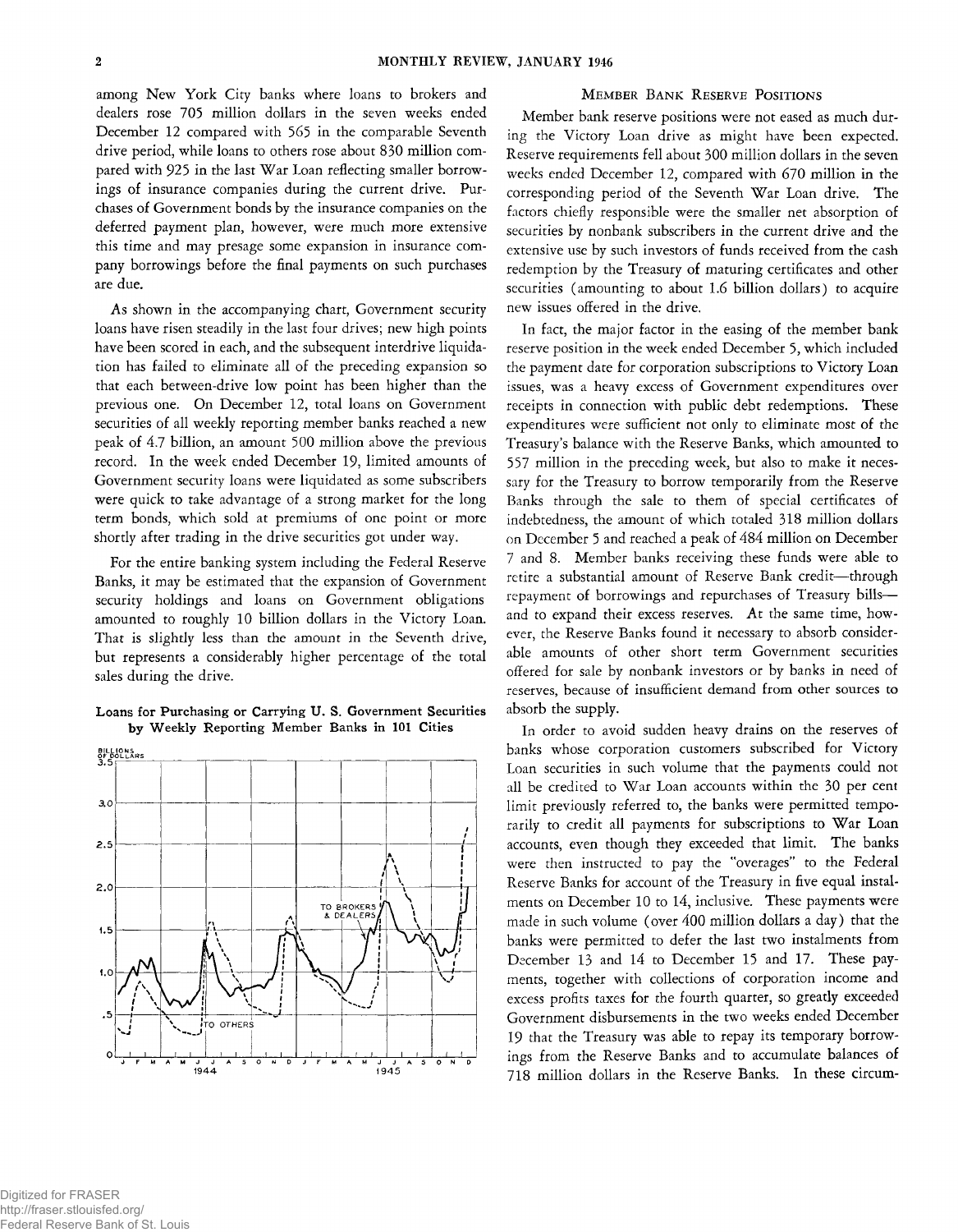stances, member bank needs for Federal Reserve Bank credit again increased and excess reserves were reduced.

Seasonal demands for currency also absorbed substantial amounts of reserve funds in the three weeks before Christmas, and are estimated to have raised the amount of money in circulation in the month of December by about 450 million dollars, exceeding the increase for the corresponding month of 1944 (288 million) for the first time since August. To a large extent the greater increase this December probably reflects the unprecedented volume of holiday trade. A minor factor may have been the smaller sales of Series E bonds (many of which are paid for in cash) in the Victory Loan than in the Sixth War Loan.

Owing to the usual transfer of funds out of New York City during drives, related to payments for Government securities sold in the New York market by out-of-town investors to obtain funds for investment in the new issues, and to withdrawal of funds from New York during tax periods to cover payment of corporation taxes in other localities, banks outside New York City were able to retire Reserve credit or expand their Treasury bill holdings to a greater extent, relatively, than the New York City institutions. Weekly reporting member banks in other parts of the country acquired 617 million dollars of bills in the seven weeks ended December 12 compared with 372 million in the Seventh drive.

# LONG TERM INTEREST RATES AND STOCK YIELDS DURING THE WAR

During the war period we have experienced a decline in long term interest rates to lower levels than ever before in the face of huge demands for funds from the Treasury, first to finance a rapidly expanding national defense program, and then to finance a war program of a magnitude far beyond anything previously imagined. The explanation lies primarily in heavy bank buying of Government securities, which not only provided a persistent demand for such securities, but at the same time resulted in a great expansion in the money supply in the hands of the public.

The decline in long term interest rates had been in progress for some years prior to the war and its continuation during the early years of the war reflected the large-scale inflow of gold from abroad, which not only provided the basis for a substantial expansion of bank credit, but also resulted in a heavy accumulation of idle funds in the banks. Since early in 1942 the great expansion in bank credit, the accompanying growth in the money supply in the form of bank deposits and currency, and the continued low interest rates have been made possible chiefly by an expansion of Federal Reserve credit which has lifted the total loans and investments of the Federal Reserve Banks from less than 21/2 billion dollars to nearly 25 billion. While the *Federal Reserve* System has endeavored to limit its extensions of credit to the amounts required to assure the

availability to the Government of adequate funds to finance the war effort at stable interest rates, the huge growth in the money supply and the efforts of individuals and investing institutions to employ profitably the growing volume of funds at their disposal has had far-reaching effects on the market for various classes of long term investments.

The pressure of funds seeking investment, together with the improved financial position of business concerns during the war period and a growing optimism regarding business prospects, has been reflected in a narrowing of the spread between yields on investments involving varying degrees of risk to the point where the over-all spread between yields on the various classes of securities has become less wide than at any previous time for which adequate records are available (since 1919). In November, as indicated in the accompanying chart, the spread between fully taxable long term Treasury bonds and the average yield on a list of 200 common stocks was only 1.4 per cent.

Comparisons between yields on long term Government securities and yields on the highest grade corporation bonds were confused during most of the period prior to the latter part of 1941 by the tax exemption features of Government bonds. It is clear, however, that the spread between yields on these two classes of securities had been narrowing for several years prior to the war, and that some further narrowing has occurred since 1941. In the intervening period (1939 to 1941), the spread between yields on long term partially tax-exempt Treasury securities and on long term high grade corporation bonds widened somewhat, reflecting higher taxes and the consequent increase in the value to investors of the partial exemption of income from Treasury securities. Allowing roughly for the

## **Yields on Long Term Bonds and Stocks**



Source: U. S. Government bonds, Treasury Department; 15 high grade noncallable preferred stocks, Standard & Poor's Corporation; 20 Aaa corporate bonds, 30 Baa corporate bonds, and 200 common stocks, Moody's Investors Servi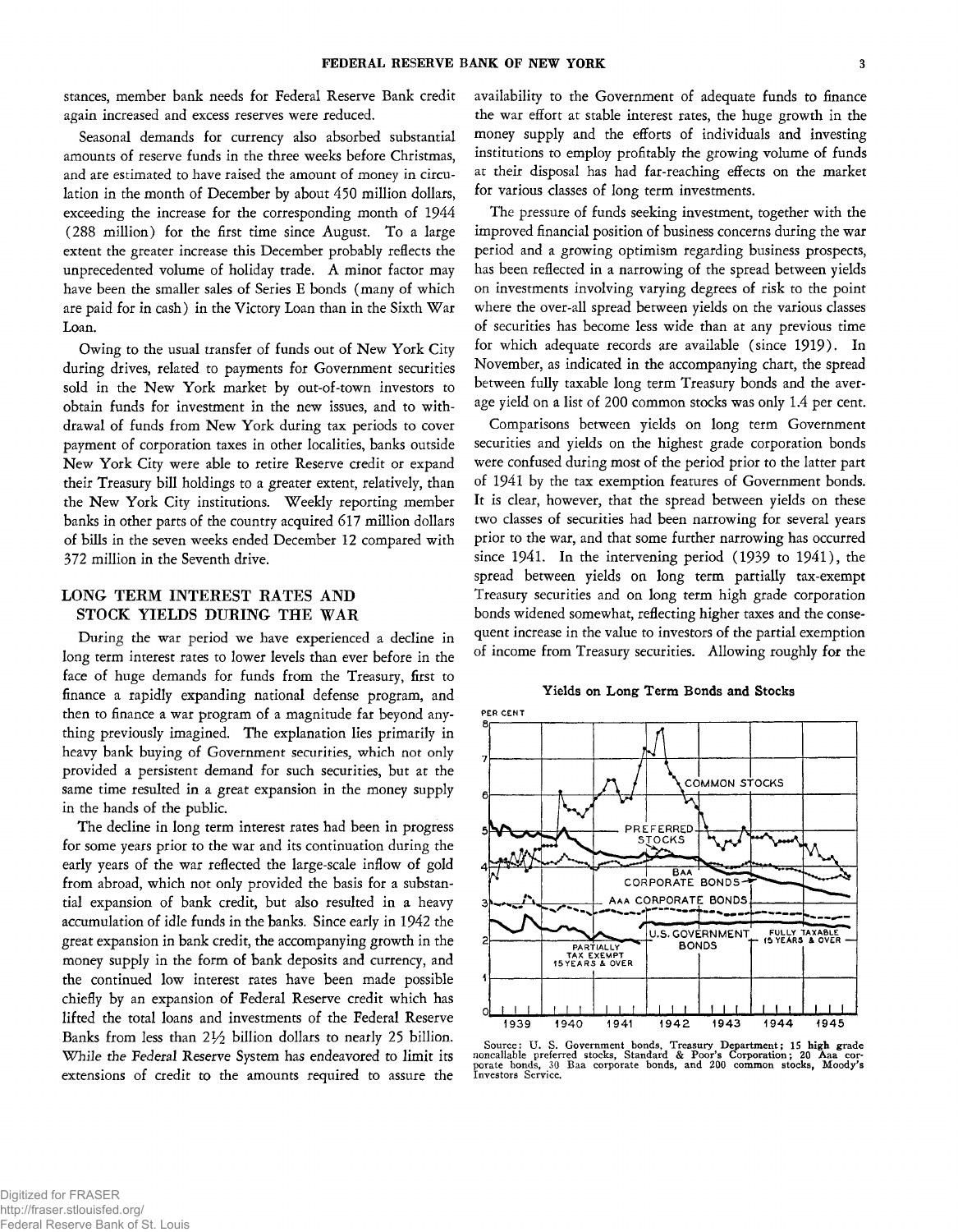value of tax exemption features, the spread between yields on Government and high grade corporation bonds undoubtedly is now considerably narrower than in years prior to 1932. During the 20's the relatively wide spread was attributable, at least in part, to the retirement of public debt and the consequent limitation of the supply of Government securities, while the supply of high grade corporate bonds was relatively ample. The narrowing of the spread since 1932 is probably explained in large measure by a reversal of that situation— an increasing supply of Government securities and a limited supply of high grade corporation bonds.

The rapid narrowing of the spread between yields on medium grade corporate obligations (Baa bonds) and Treasury and highest grade corporate bonds during the war period apparently reflects the combined effect of improved conditions and prospects for business, including the strengthened financial position of many business concerns during the war, and of the efforts of individual investors and investing institutions to obtain higher yields than are obtainable from investments in the highest grade securities. As a result of these factors, the average yield obtainable from a representative list of Baa bonds receded from close to 5 per cent in December 1939 to 3.2 per cent in November 1945. Railroad bonds of this grade had an especially strong rise in price ( and decline in yield), reflecting the notable expansion in railroad traffic and earning power during the war which permitted heavy purchases by the railroads of their outstanding obligations for retirement, as well as attracting other investment demand. Toward the end of 1945, the spread between yields on medium grade and the highest grade corporate bonds had become the narrowest since at least 1918—the period for which records are available. In November of this year Baa bonds were selling at yields equivalent to those obtainable from Aaa bonds toward the close of 1939-

On the other hand, yields obtainable from a selected list of high grade, noncallable corporation preferred stocks have moved roughly parallel to yields on the highest grade corporate bonds, and in the period from the end of 1939 to November 1945 declined only from 4.1 per cent to 3.6 per cent. At the end of this period the yield on high grade preferred stocks was nearly *V2* per cent higher than on medium grade bonds, whereas at the end of 1939 it was approximately 0.8 per cent lower. The relative lag in the movement of preferred stock yields may be attributable at least in part to the fact that institutional demand for such stocks is limited by legal restrictions on the investments permissible for commercial banks, savings banks, and life insurance companies. In part, it may also reflect some *continuing* uncertainty on the part of investors as to the future of interest rates; prices of noncallable preferred stocks are greatly affected by changes in the general level of interest rates, since these securities have no maturity date as have bonds, and thus are little affected by considerations other than the in-

vestor's appraisal of the prospect for long term interest rates and of the safety of the investment. Many preferred stocks of this class were issued a number of years ago and are now selling at prices far above their par value. Where preferred shares are subject to call, the wartime rise in prices has been limited by the call prices.

Yields obtainable from investments in common stocks have fluctuated widely during the war years, reflecting the combined effect of changes in prices and in dividend payments. Prices of equity securities reflect primarily the investing public's appraisal of business conditions and prospects, but even these securities are not entirely unaffected by the general levels of interest rates. As the accompanying chart indicates, the average yield of a list of 200 common stocks rose from between 3.6 and 4.5 per cent in 1939 to a peak of 7.8 per cent in April 1942, and then fell to 3.7 per cent in 1945. Increased dividend payments were a minor factor in the rise in common stock yields from 1939 to the spring of 1942, but the major factor was the influence of adverse developments in the war during that period. Similarily, the rapid fall in common stock yields from the spring of 1942 to the summer of 1943 reflected primarily the improvement in war prospects, although the high level of business activity and the strengthened financial position of business organizations undoubtedly contributed to the rise in stock prices and the decline in their yields. The subsequent further decline in yields on equity securities apparently reflects public optimism concerning the prospects for business, with its speculative accompaniments, and the efforts of investors to find more profitable employment for their funds than is possible through investments in high grade bonds. Despite the strong rise in common stock prices since the spring of 1942, yields obtainable on such securities remain higher than in several earlier periods of public optimism with respect to investments in equity securities. They are still considerably above the yields obtainable on highest grade or even medium grade corporation bonds, whereas prior to the war they were usually well below the yields obtainable on medium grade bonds, and at times fell well below the yields obtainable from investments in the highest grade corporation bonds.

## ANGLO-AMERICAN FINANCIAL AGREEMENT

After nearly three months of detailed negotiations in Washington, a financial agreement between the American and British Governments has been signed, with mutual concurrence reached on all major points included in the agenda. The agreement has already been approved by the British Parliament and will become effective when ratified by Congress.

The documents issued by the two governments include a financial agreement, a joint statement regarding the settlement of lend-lease, reciprocal aid, surplus war property and certain other claims, and a joint statement regarding understandings reached on commercial policy.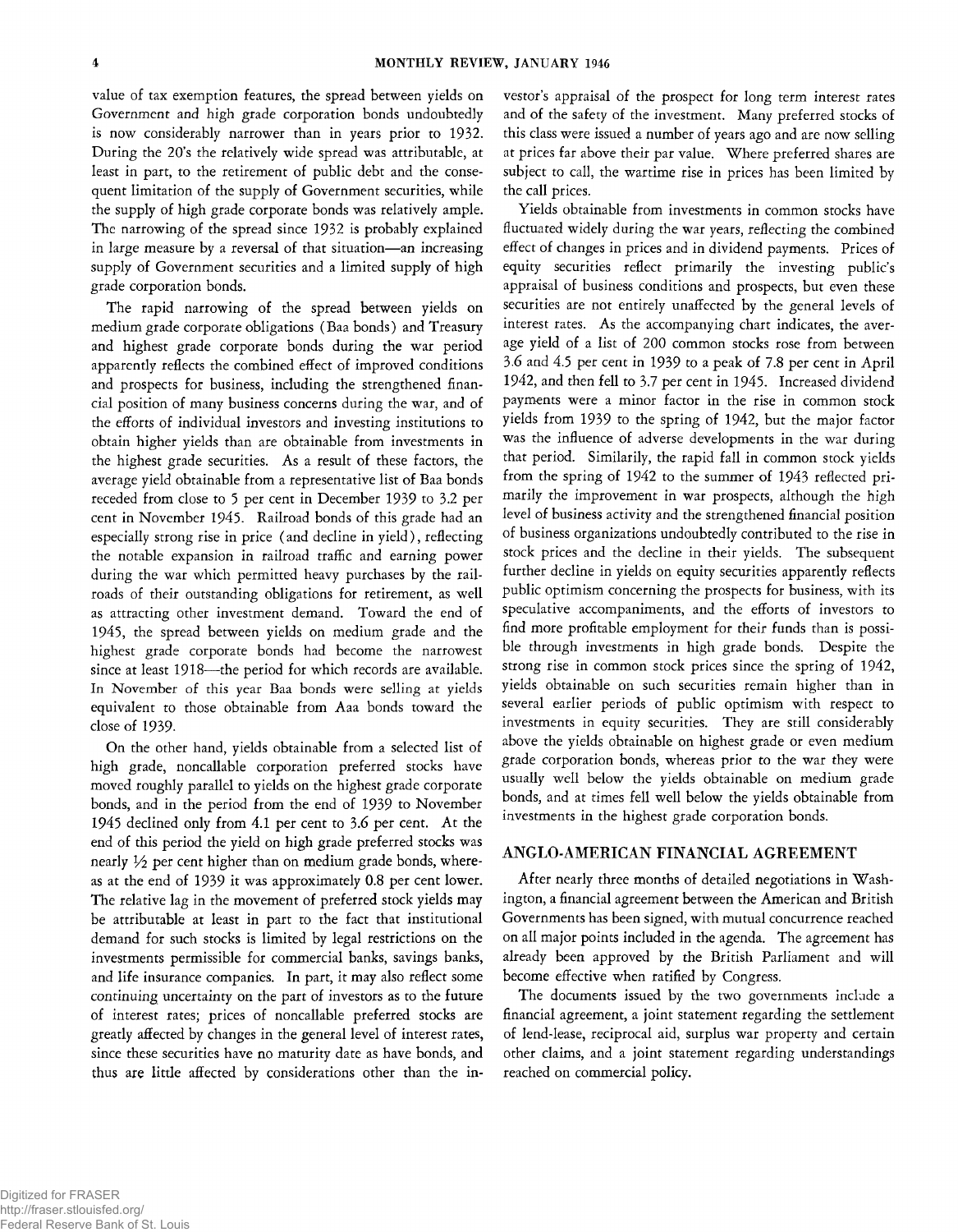The statement covering lend-lease and other wartime claims provides for a final and definitive settlement, amounting to a virtual cancellation, of British lend-lease obligations to the United States. It specifies that the net sum to be due the United States from Britain for "the settlement of Lend-Lease and Reciprocal Aid, for the acquisition of surplus property, and the United States interest in installations, located in the United Kingdom, and for the settlement of claims shall be \$650,000,- 000," subject to a possible adjustment noted below. This amount consists of: (a) 118 million dollars, representing the excess of lend-lease goods and services furnished to Britain from V-J Day to December 31,1945 over reciprocal aid extended by Britain to the United States during the same period, *less* the net sum due to the United Kingdom under the claims settlement; and (b) 532 million dollars, the sum agreed upon for the settlement of all other lend-lease and reciprocal aid items and for British acquisition of American surplus property, and of American interest in installations, located in the United Kingdom. The sum of 118 million dollars mentioned above is subject to adjustment in the light of subsequent accounting and the total of 650 million dollars will then be adjusted accordingly. The resulting net liability will be discharged on the same terms as those specified in regard to the dollar line of credit referred to below. A variety of supplementary technical provisions are included to protect American interests in connection with the disposal by the British of the surplus property, lend-lease articles and installations referred to.

The financial agreement proper provides for the extension of a line of credit amounting to 3,750 million dollars (over and above the 650 million dollars already mentioned), which may be drawn upon at any time between the effective date of agreement ( the date on which the United States Government notifies the British Government that Congress has made available the funds necessary to extend the line of credit to Britain) and December 31,1951, inclusive. The terms and conditions of the line of credit, the main purpose of which is to assist Britain over her transitional balance of payments difficulties, may be summarized as follows:

(1 ) The amount drawn will be repaid in 50 equal annual installments of principal and interest combined, commencing December 31, 1951, with interest at the rate of 2 per cent per annum calculated on the amount outstanding on December 31, 1951, and on January 1 of each year thereafter. The annual installments will amount to 31.8 million dollars for each billion dollars of credit utilized.

*(2)* If the International Monetary Fund certifies in any year that average annual British receipts from merchandise exports and net current "invisible" exports over the preceding five years are less than (a) the average annual value of British imports in 1936-38, adjusted for price changes, plus (b) a sum up to 43,750,000 pounds if used to repay or release sterling balances accumulated before the effective date of the agreement, Britain may request and obtain a waiver of the interest payment (but not the principal repayment) due in that year. The purpose of this provision is to introduce an element of flexibility into the total annual loan payments so as to ease the pressure on Britain in difficult years.

(3 ) Any loans which Britain receives from governments within the British Commonwealth between December 6, 1945 and December 31, 1951, must be on terms no more favorable to the lender than those contained in the American agreement.

 $(4)$  A waiver of interest will not be allowed in any year unless the aggregate repayments in that year of foreign sterling balances accumulated before the effective date of the agreement are "reduced proportionately," and unless interest payments are similarly waived on the above-mentioned loans from British Commonwealth governments.

Probably the most interesting features of the agreement are the commitments imposed upon Britain in return for the line of credit. The British Government agrees at the earliest possible time, no later than one year after the effective date of the agreement, to permit, with a few exceptions, free convertibility of sterling accruing to sterling area countries from current transactions (as defined by the International Fund Agreement) and similarly to permit these countries to dispose freely of any dollars which they are currently acquiring. It likewise agrees that after the effective date of this agreement, and up to December 31, 1951, it will not apply exchange controls in such a manner as to restrict, " $(a)$  payments or transfers in respect of products of the United States permitted to be imported into the United Kingdom or other current transactions between the two countries, or (b) the use of sterling balances to the credit of residents of the United States arising out of current transactions." Here a special clause is inserted stating that the "scarce currency" provisions of the Bretton Woods Fund agreement shall not be affected by these arrangements.

Extending these clauses to include all countries, the two governments agree that beginning one year (or sooner) after the effective date of the agreement, and at least until December 31, 1951, they will impose no restrictions on payments or transfers for current transactions in *general.* Here exception is made for convertibility of balances of third countries accumulated before this provision comes into force, for restrictions imposed under the International Fund Agreement (with the transitional period provisions exempted, however), and for restrictions imposed in connection with the uncovering and disposal of German and Japanese assets.

The agreement also provides that if either of the two governments should impose or maintain quantitative import restrictions, such restrictions shall not be administered on a basis which discriminates against imports from the other country. This commitment, which is subject to certain qualifications, is to become effective no later than December 31, 1946.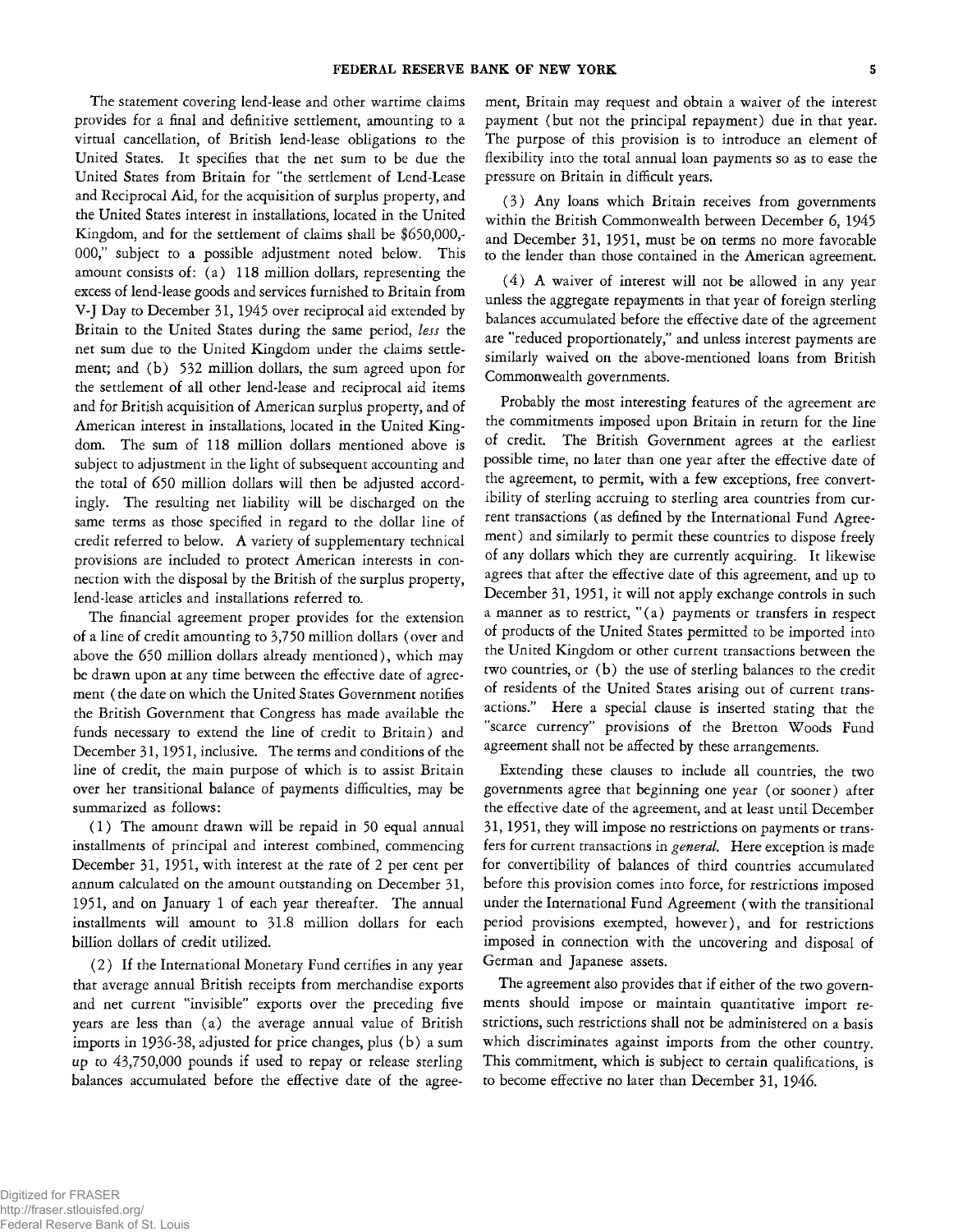With regard to accumulated sterling balances, the British Government agrees to make an early settlement with the various creditors, varying according to the circumstances of each case. These balances will be divided into the following three categories: "(a ) balances to be released at once and convertible into any currency for current transactions, (b) balances to be similarly released by installments over a period of years beginning in 1951, and (c) balances to be adjusted as a contribution to the settlement of war and postwar indebtedness and in recognition of the benefits which the countries concerned might be expected to gain from such a settlement." It is further specified that balances released in any one of the above-mentioned ways will be "freely available for current transactions in any currency area without discrimination."

The Anglo-American financial agreement constitutes an important step forward in the broad program of the United Nations designed to restore a multilateral world trading system. The line of credit extended to Britain will help that country to meet its global balance of payments deficit ( estimated in a recent British White Paper at an aggregate of 5 billion dollars in 1946-48) during a period when it will be struggling to restore its export position, and removes the dangerous possibility of Britain being forced to continue or even intensify its present restrictive and discriminatory trade and exchange policies. The British, indeed, have agreed, with the few exceptions noted above, to restore within a year multilateral convertibility of sterling, to avoid using import licensing in a discriminatory way, and to make plans for an early settlement of its huge accumulated sterling balances (estimated at about 14 billion dollars). In the longer run, however, the solution to the pressing British balance of payments problem, and thus the basis for a removal of that country's restrictive trade policies, must lie in a very great expansion of its exports relative to imports. The achievement of this objective will depend not only upon Britain's ability to adapt the character of its exports to the altered requirements of the world market and to raise the productivity of its industry well above present levels, but also upon the existence of high levels of income throughout the world (to which the United States can make an important contribution), the resumption of large-scale long term international lending in general and a substantial reduction of tariffs and other barriers to trade.

# **THE PROPOSED INTERNATIONAL TRADE ORGANIZATION**

In connection with the Anglo-American negotiations, and as explained in the joint statement on commercial policy issued at the end of the negotiations, the United States Government has set forth a proposal for an International Trade Organization, that will take its place beside the international institutions established in the fields of relief and rehabilitation, currency, foreign investment, food and agriculture, and civil aviation.

The plan for the trade body, as part of a State Department document which is set forth in "Proposals for Expansion of World Trade and Employment," has been submitted to other governments for their consideration, preparatory to a conference on International Trade and Employment to be held not later than the summer of 1946. The joint statement on commercial policy prepared by the American and British negotiators states that these Proposals have the endorsement of the executive branch of the United States Government and that the British Government is in full agreement on all important points and accepts them as a basis for international discussion. The joint statement also reports agreement by the two countries on procedures for the international negotiation and implementation of the Proposals. It is understood that these negotiations will be of two kinds: (1) "nuclear" trade agreements made under the recently extended and broadened authority of the Reciprocal Trade Agreements Act, into which the United States will enter with Britain and other leading countries; and (2) a preparatory conference next spring of the United States and fourteen other countries, representing diverse types of foreign trading systems, in order to elaborate upon the draft Articles of Agreement of the Organization.

The general Proposals contain two preliminary parts, the first one pointing to the need for international economic cooperation, and the second setting forth the aims and governing principles to guide member States in their employment policies. It is urged that countries exchange information and consult regularly on their employment problems and that each take action designed to achieve full employment within its own jurisdiction and in ways appropriate to its political and economic institutions. Governments are also asked to pledge themselves not "to maintain employment through measures which are likely to create unemployment in other countries or which are incompatible with international undertakings designed to promote an expanding volume of international trade and investment in accordance with comparative efficiencies of production." The third part of the Proposals contains the actual draft terms of the Internatinal Trade Organization. Apart from organizational details, these fall into three main chapters: General Commercial Policy; Restrictive Business Practices; and Intergovernmental Commodity Arrangements. The main separate sections in the first named chapter, the core of the draft document, are on tariffs and preferences; quantitative trade restrictions; subsidies; and State trading.

Acknowledging the guidance of Article VII of the Mutual Aid Agreements, the section on tariffs and preferences requires member States to arrange for "the substantial reduction of tariffs" concurrent with "the elimination of tariff preferences." The implementation of this section by the United States and Great Britain, for example, would result in the reduction of American tariffs, which the President is now empowered to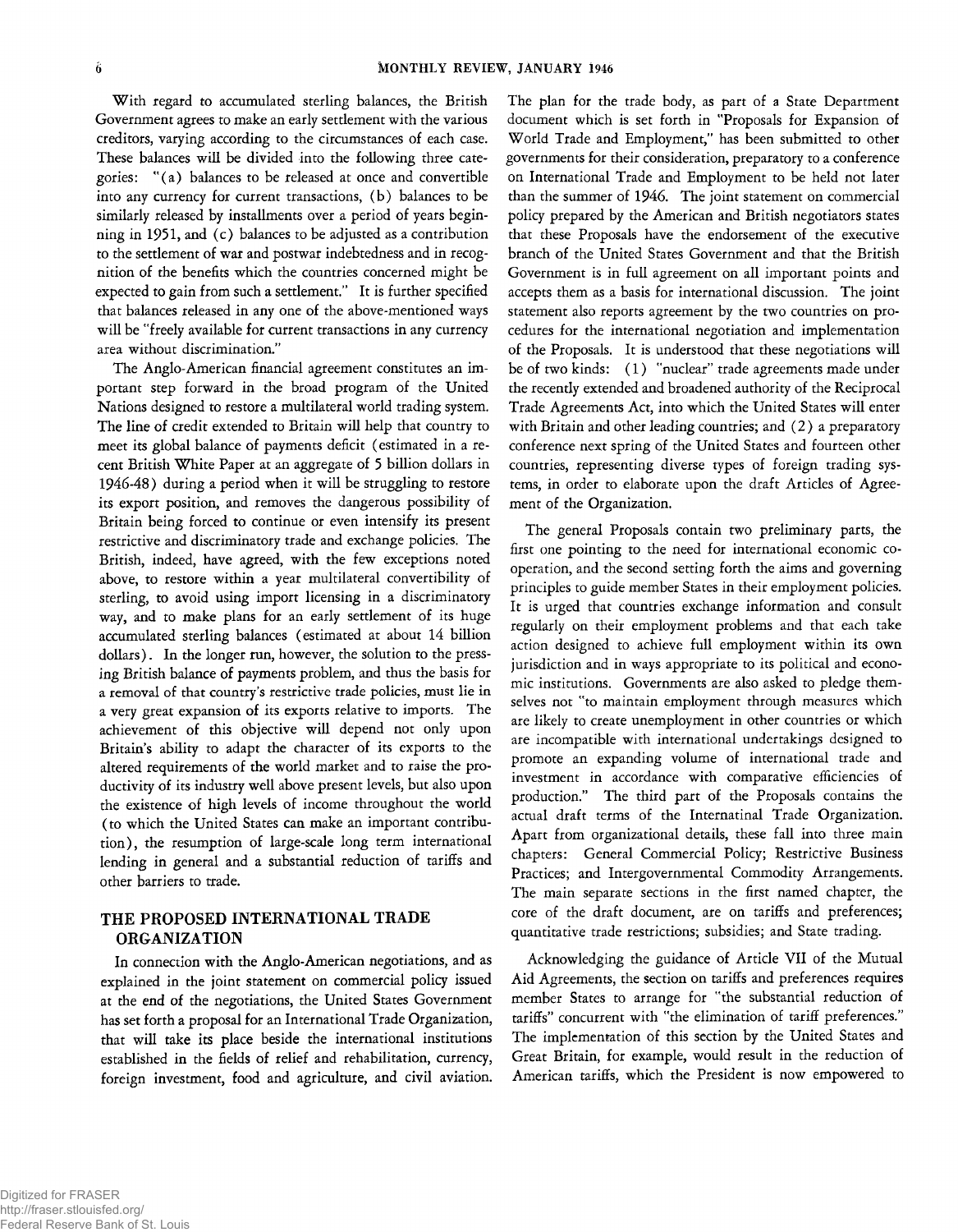effect up to 50 per cent of duty rates prevailing on January 1, 1945, and the elimination of the British imperial preference system set up at the Ottawa Conference in 1932. However, there is a qualifying clause to the effect that a country reducing its tariff may "take temporary action to prevent sudden and widespread injury to the producers concerned. Undertakings for reducing tariffs should therefore contain an escape clause to cover such contingencies."

The draft document recommends a general prohibition of quotas, embargoes, and other quantitative restrictions on import and export trade, save for certain important exceptions, notably two: (1) in regard to import quotas on agricultural products (imported in any form) that are required for the enforcement of government measures of domestic marketing of the same or like products; and (2) in cases of countries having an adverse balance of payments. Import quotas in force for either of these reasons should operate in nondiscriminatory fashion, that is, in the light of the import pattern of "a representative period" and of "any special factors" affecting trade in the products concerned, but not inequitably distinguishing among sources of supply.

The International Trade Organization would require that it be kept informed of all subsidies affecting international trade, including domestic subsidies granted in lieu of tariff protection on articles produced at home and export subsidies lowering the prices of articles entering world markets. But only export subsidies are expressly disapproved in the proposed draft, so that it is not impossible, so far as the influence of the Organization is concerned, that domestic subsidies might be more commonly adopted than in the past as a substitute for tariff protection. A maximum of three years from the date of establishment of the Organization is allowed before the recommended prohibition against export subsidies must be made effective, although for individual commodities an extension may be granted a member by the Organization. A commodity which is in burdensome world surplus is exempted from the prohibition in case international cooperation (along the lines of raising world consumption and reallocating productive resources) fails to bring about a satisfactory supply-demand balance "within a reasonable time."

The paragraphs on State trading cover two categories of foreign trade operation: complete government monopoly, as in the Soviet Union, and State monopoly companies dealing in individual commodities (salt, tobacco, and others), such as exist in many countries. It is stipulated that all State trading bodies should make their purchases and sales in a nondiscriminatory fashion and according to commercial considerations alone, taking into account "price, quality, marketability, transportation and terms of purchase or sale." Under this provision, the imports of any country (e.g. the Soviet Union) having a State *monopoly* of foreign trade would be made under a so-called global purchase arrangement, under which it would

announce its aggregate imports for a year and would purportedly be required to refrain from pressing for unduly favorable terms from one country as against another through the threat of shifting its purchases.

The chapter on restrictive business practices contains a general pronouncement against cartel operations in international trade, which are defined as "combinations or agreements to fix prices and terms of sale, divide markets or territories, limit producton or exports, suppress technology or invention, exclude enterprises from particular fields, or boycott or discriminate against particular firms." Apart from encouraging member States to eliminate such practices within their own jurisdiction, and to cooperate with one another toward this end, the Organization assumes responsibility for: (1) receiving complaints both from member States against a cartel, and from private business firms if their governments permit; (2) asking members for information concerning such complaints; (3) recommending appropriate action by members;  $(4)$  requesting reports from members as to the progress of their implementation of such recommendations; and (5 ) conducting studies, making recommendations concerning uniform national standards, and calling consultative conferences.

An important feature in the chapter on intergovernmental commodity arrangements is the provision that any such arrangement be limited to a period during which the chronic surplus condition of particular primary commodities would be relieved by fundamental economic adjustments "designed to promote a shift of resources and manpower out of overexpanded industries into new and productive occupations." For this purpose, the Organization would establish limited-life commodity pacts providing for a limitation of production and an allocation of markets. These pacts would be formed (with full publicity) for a period of no more than five years, subject to renewal if circumstances warrant. Nations interested primarily in the consumption of the particular commodity would have equal voting power in the agreements with producing nations interested in export markets.

It is finally stated in the draft Proposals that the International Trade Organization will come within the scope of the coordinating authority of the Economic and Social Council of the United Nations Organization. Coordination of the Organization with other specialized economic agencies, particularly the International Monetary Fund, as in joint endeavors to have member States outlaw undesirable trade and exchange practices, is an essential requirement for its success. Another essential requirement, the importance of which is underscored by the long series of failures in commercial policy reform in the interwar years, is a sincere effort by member States to implement the trade body's recommendations. Political stability and secure cooperation among nations are also essential desiderata if the proposed Organization's objective of an expanding, multilateral world trade is to be achieved.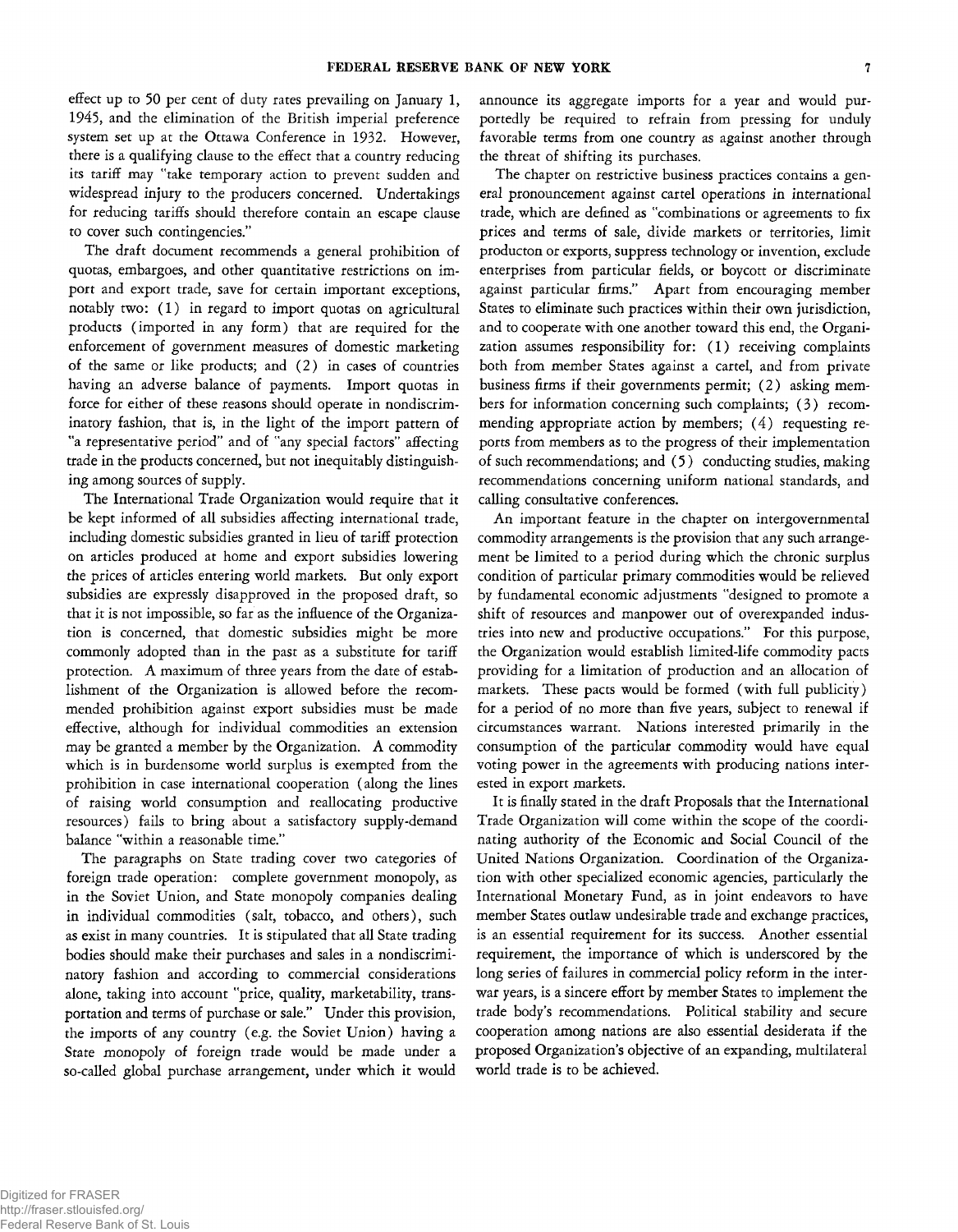### CURRENCY REFORM IN THE NETHERLANDS

In liberated Europe one country after another has been carrying out the basic changes in its currency system which have been necessitated by the ending of enemy rule. In this article the Dutch "currency purge," as the recent currency reform in the Netherlands has been officially called, will be described against the background of the French and Belgian policies which were surveyed in the October 1945 issue of this *Review.*

As in Belgium and France, the object of the measures enacted in Holland was to obtain a census of liquid assets, to cancel notes acquired through illicit means, to prevent reinfiltration of enemy-held notes, to put a brake on black market activities and tax evasion, and, above all, to curtail the amount of notes in circulation. Unlike the French measures, which entailed no blocking whatever, the Dutch currency measures were characterized by drastic blocking on the Belgian pattern.

The "currency purge" was not technically effected in a single stroke, as in France and Belgium, but in two separate moves. Between July 9 and 14 all 100-guilder notes (the largest denomination still circulating) were deprived of their legal tender attribute, and between September 26 and October 3 the notes of all other denominations lost their validity as legal tender. The procedure adopted for the withdrawal of the 100-guilder notes was simple. They were declared invalid and had to be deposited with commercial and agricultural banks in interest-free accounts which were blocked "for a time," except for the payment of taxes.

The second part of the currency reform was announced on September 12. The fact that it was thus made public two weeks before it was put in effect is in itself a distinctive feature of the Dutch currency plan. In Belgium and in France, the withdrawal of old currency began immediately after the announcement was made; and in Belgium, the exchange of old for new notes had to be completed within five days.

Another distinctive feature of the Dutch "currency purge" is that it avoided, even for a short period, the simultaneous circulation of old and new currencies. The experience of Belgium and France had taught the Dutch that such simultaneous circulation was highly undesirable because it enabled black market dealers to exchange "tainted" old currency for the new notes. Accordingly, a procedure was devised in Holland under which, during the final withdrawal of old notes, all payments were deferred with the exception of day-to-day subsistence expenditures. The timing of the successive phases of the currency reform was roughly as follows: In the week of September 19-25, immediately preceding the date on which the old currency was to cease to be legal tender, the Dutch population (except business enterprises) was requested to deposit with banks all cash exceeding 300 guilders per household; simultaneously, each household head was given the opportunity to exchange, for each member of the household, 10

 $\overline{5}$ .<br>OLD NOTES  $\overline{4}$  $\overline{3}$  $\overline{a}$ NEW NOTES  $\frac{1}{1939}$   $\frac{1}{40}$   $\frac{1}{42}$   $\frac{1}{43}$   $\frac{1}{4944}$  1945

guilders into the new currency to be used during the following week for current expenditures. On September 26 all of the old paper money still in circulation (i.e., up to 300 guilders per household and the notes held by business enterprises) lost its validity as legal tender and had to be deposited with the banks by October 3; and all balances with banks, savings banks, public clearing institutions, etc., were blocked. Beginning October 4 new notes were put in circulation and the blocked accounts were partially released.

The deblocking process in Holland, in comparison with the Belgian precedent, was both stricter and more flexible. This is a third distinctive feature of the Dutch "currency purge." In principle, the new currency was made available only to the extent that it was required for uses compatible with the over-all national economic policies: (1) Funds necessary for the payment of wages, salaries, pensions, interest, and other periodical disbursements were freed immediately. In this way, a flow of new notes was brought into circulation, and it was expected that business enterprises, out of sales proceeds, would soon have sufficient means to pay wages, salaries, etc., without further deblocking. As this expectation was realized, the amounts permitted to be deblocked from week to week were gradually reduced. (2) To replenish the cash holdings of households, 100 guilders were released to each household in cash on October 4; in addition, the bank balances of each household were unblocked to the extent of 1,000 guilders plus 25 per cent of the balance as of September 12 (with an overall limit of 10,000 guilders) for use exclusively in transfers from one account to another. (3) New currency was made available to business enterprises to the extent required for permissible purchases of raw materials and equipment. (4) Exemptions were provided for cases of individual hardship. Unblocked funds could be used only for the payment of taxes ( including a proposed capital levy), for subscription to government loans, and for conversion into savings deposits at savings and commercial banks.

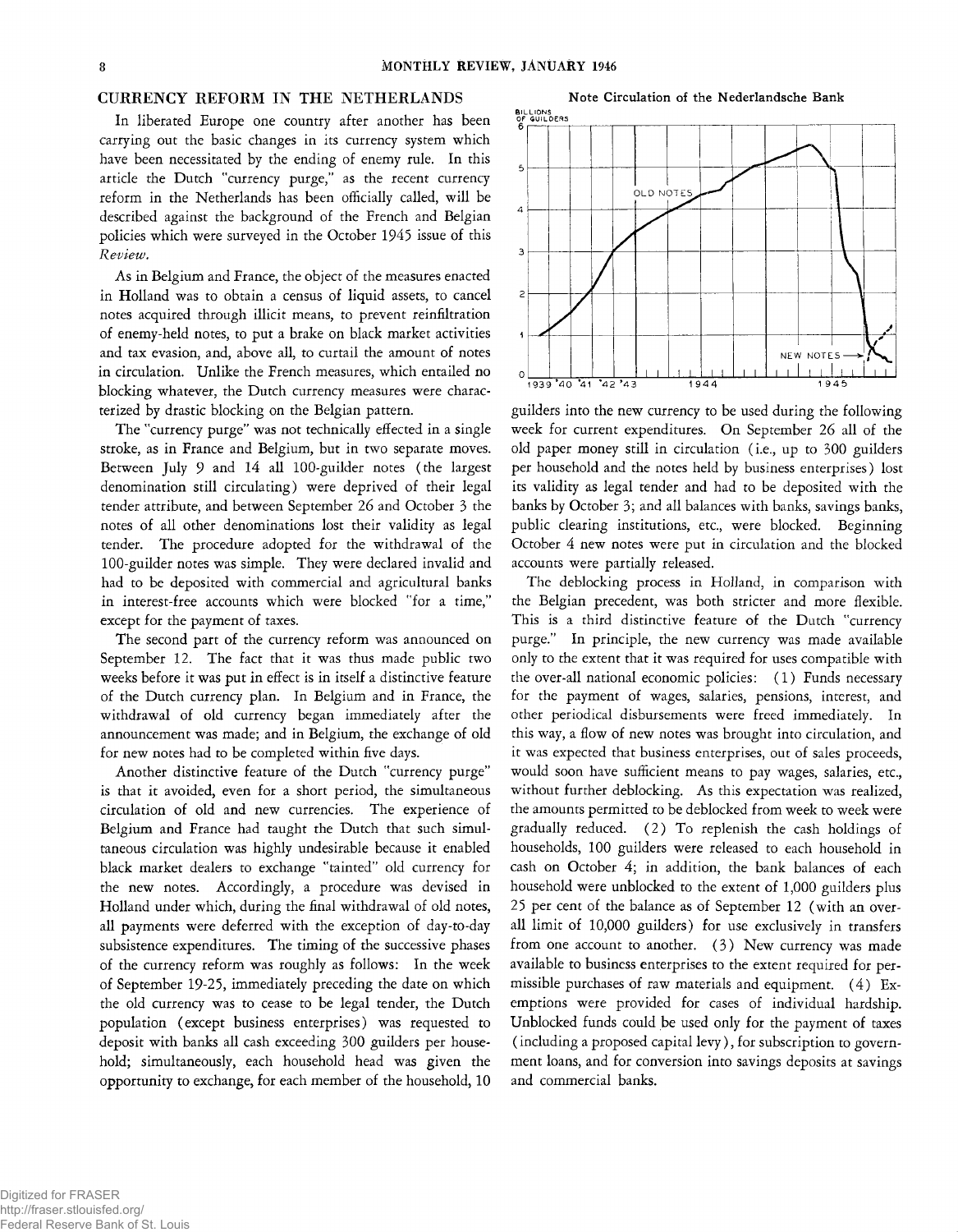As a result of these measures, the note circulation was sharply contracted, as shown in the accompanying diagram. Between May 15, when (immediately after liberation) it reached the all-time peak of 5,507 million guilders, and September 10 (immediately prior to the announcement of the exchange of notes), note circulation was reduced by 3,062 million guilders. Of this reduction, some 1,332 million guilders were accounted for by the withdrawal of the 100-guilder notes. Between September 10 and October 1 the note circulation declined further by 1,284 million guilders. Since October 8 the circulation has been carried in the Nederlandsche Bank's published statements in two accounts, old currency and new currency (335 million and 1,220 million guilders, respectively, on December 17).

The deposit of hoarded currency with the banks enabled them to purchase large amounts of Treasury bills. With the funds thus obtained, the Treasury was able to redeem, within ten weeks after the liberation, all of the Treasury bills which it had placed directly with the Nederlandsche Bank, and which, on May 14, 1945, had amounted to 789 million guilders. Moreover, the withdrawal of notes from circulation and hoards resulted in an expansion of government and private deposits with the Nederlandsche Bank. The progress of the week-byweek absorption of currency can be seen in the second diagram. The Treasury, which had no deposits with the Nederlandsche Bank prior to the liberation, accumulated a substantial balance amounting to 12,417 million guilders on December 17. The "other" deposits, which, since July 16, had included the 100 guilder notes withdrawn from circulation, reached 2,245 million guilders on October 1; beginning October 8, the notes surrendered were excluded from "other" deposits and shown separately as "frozen balances." As the diagram shows, these "frozen balances" were reduced from 1,708 million guilders on October 8 to 564 million guilders on December 17; this reduction was almost balanced by an increase in the government

**Demand Liabilities of the Nederlandsche Bank**



deposits during this same period, which suggests that blocked balances have been used by the owners either to pay taxes or to purchase Treasury bills.

Through the "currency purge" and the accompanying fiscal and other measures, Holland fulfilled some of the conditions essential to her economic and financial rehabilitation. The volume of money in circulation, including the unblocked demand deposits available for current payments, was brought to around 2.5 billion guilders—a level at which it is expected to remain stabilized for the time being. Since the national income is now officially estimated at some 5 billion guilders, the relation between the supply of money and the national income appears to have been restored to a level comparable to that prevailing in the United States and the United Kingdom. As the national income slowly rises, the government is reported to intend increasing the note circulation correspondingly, maintaining a close parallel between income and circulation.

| Index                                                                                            | 1944     | 1945                      |                  |          |
|--------------------------------------------------------------------------------------------------|----------|---------------------------|------------------|----------|
|                                                                                                  | Nov.     | Sept.                     | Oct.             | Nov.     |
| Industrial production*, $1935-39 = 100$<br>(Board of Governors, Federal Reserve<br>$S$ ustem $)$ | 232      | 169r                      | 163r             | 171p     |
| Electric power output*, $1935-39 = 100$<br>(Federal Reserve Bank of New York)                    | 200      | 18.5r                     | 180p             |          |
| Ton-miles of railway freight*, $1935-39 = 100$<br>(Federal Reserve Bank of New York)             | 215      | 193                       | 169p             |          |
| Sales of all retail stores*, $1935-39 = 100$<br>(Department of Commerce)                         | 192      | 190                       | 202p             |          |
| Factory employment<br>United States, $1939 = 100$<br>(Bureau of Labor Statistics)                | 163      | 123                       | 122              | 122p     |
| New York State, $1935-39 = 100$<br>(New York State Dept. of Labor)                               | 145      | 117                       | 116p             |          |
| Factory payrolls<br>United States, $1939 = 100$<br>(Bureau of Labor Statistics)                  | 332      | 216                       | 214 <sub>p</sub> |          |
| New York State, $1935-39 = 100$<br>(New York State Dept. of Labor)                               | 286      | 215                       | 217p             |          |
| Income payments*, $1935-39 = 100$<br>(Department of Commerce)                                    | 238      | 229r                      | 232p             |          |
| Wage rates, $1926 = 100 \dots$<br>(Federal Reserve Bank of New York)                             | 167      | 167                       | 167p             |          |
| Consumers' prices, $1935-39 = 100$<br>(Bureau of Labor Statistics)                               | 127      | 129                       | 129p             |          |
| Velocity of demand deposits*, $1935-39 = 100$<br>(Federal Reserve Bank of New York)              |          |                           |                  |          |
| New York $City$<br>Outside New York City                                                         | 76<br>76 | 82<br>71                  | 84<br>68         | 82<br>73 |
| * Adjusted for seasonal variation.                                                               |          | p Preliminary. r Revised. |                  |          |

# DEPARTMENT STORE TRADE

Christmas buying surpassed all previous expectations, and the dollar volume of department store sales in this District exceeded last year's record by approximately 15 per cent. Many items which normally account for a large proportion of the holiday purchases were either absent from the shelves or not available in sufficient quantities to meet the consumers' demand. Nevertheless the shoppers filled their Christmas lists with the merchandise at hand. Trade sources indicate that gift buying was concentrated in the higher priced lines, and the actual number of Christmas purchases did not vary appreciably from that of a year ago.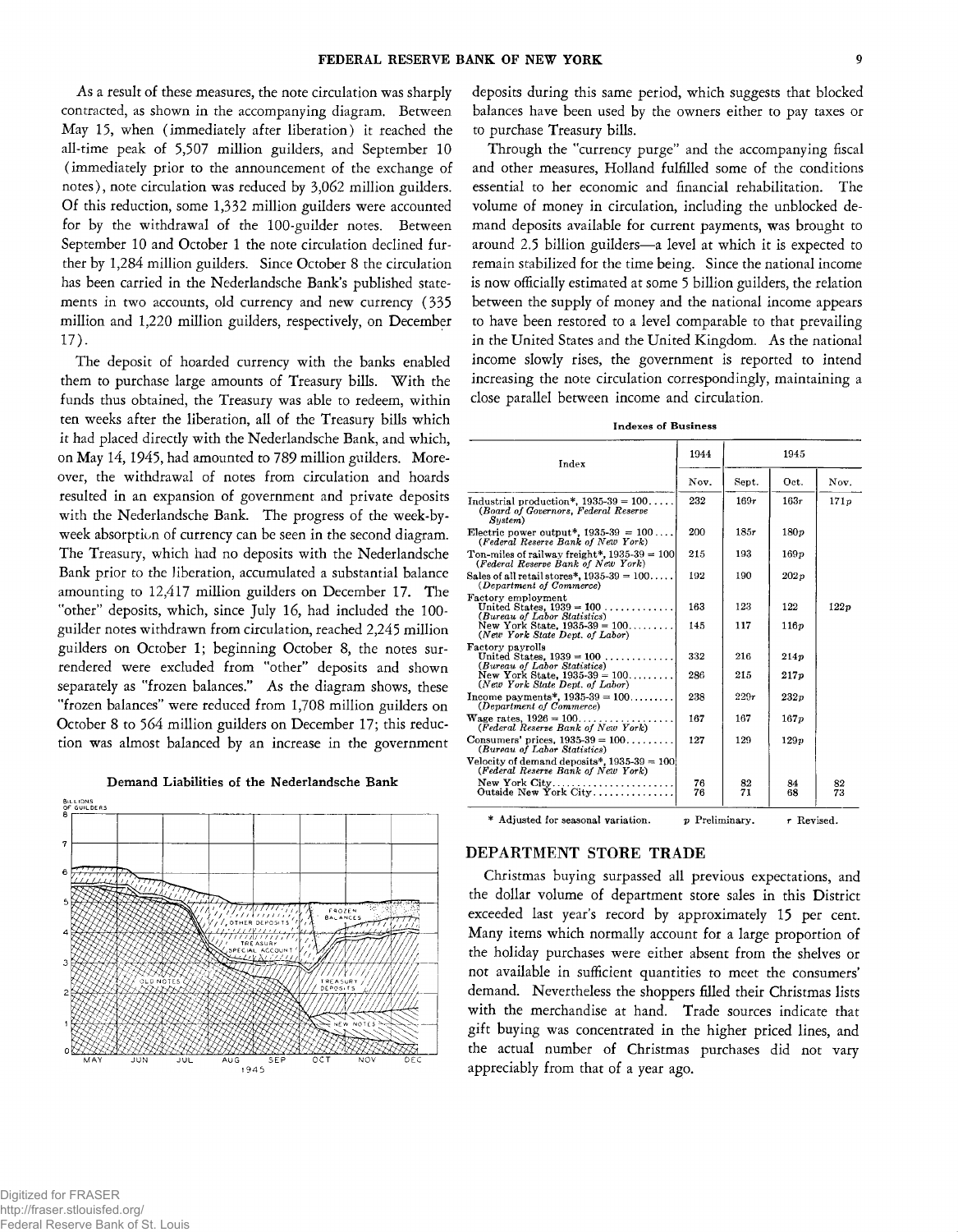Among the individual departments, hosiery and lingerie normally experience a heavy Christmas demand. Stocks of these items were exceptionally thin this year, and many shoppers solved the gift problem with purchases of neckwear, blouses, handkerchiefs, gloves, handbags, jewelry, and toilet articles. Some houseware items reappeared on the market in time for Christmas shopping, and gift buying was exceptionally heavy in these departments. Men's furnishings, also a department which normally receives a large share of the holiday trade, experienced an exceptionally large sales increase in spite of the absence of many desired items. Consumer demand for both men's and women's ready-to-wear was very heavy.

The dollar volume of merchandise sold by Second District department stores is estimated to have exceeded 100 million dollars in November and 135 million dollars in December. Purchases in these two months surpassed the corresponding 1939 volume by 70 per cent. Department store sales for the year 1945 approximated 915 million dollars, an increase of 13 per cent over 1944 and of about 70 per cent over 1939. Many merchants have expressed their belief that 1946 will be a prosperous year in retailing. A large part of the stocks of war substitute merchandise has been cleared from the shelves and many items in the durable consumer goods field are coming through in substantial quantities. The pent-up demand for this merchandise will add substantially to the 1946 sales volume.

**Department and Apparel Store Sales and Stocks, Second Federal Reserve District, Percentage Change from the Preceding Year**

|                                                                                                                                                                                                                                                                                                                                                                                                                                                                                                                | Net sales                                                                                                                                                                                                                               |                                                                                                                                                                            |                                                                                                                                                             |
|----------------------------------------------------------------------------------------------------------------------------------------------------------------------------------------------------------------------------------------------------------------------------------------------------------------------------------------------------------------------------------------------------------------------------------------------------------------------------------------------------------------|-----------------------------------------------------------------------------------------------------------------------------------------------------------------------------------------------------------------------------------------|----------------------------------------------------------------------------------------------------------------------------------------------------------------------------|-------------------------------------------------------------------------------------------------------------------------------------------------------------|
| Locality                                                                                                                                                                                                                                                                                                                                                                                                                                                                                                       | Nov. 1945                                                                                                                                                                                                                               | Jan. through<br>Nov. 1945                                                                                                                                                  | Stocks on<br>hand<br>Nov. 30, 1945                                                                                                                          |
| Department stores, Second District                                                                                                                                                                                                                                                                                                                                                                                                                                                                             | $+14$                                                                                                                                                                                                                                   | $+13$                                                                                                                                                                      | + 4                                                                                                                                                         |
| $New York City \ldots \ldots \ldots \ldots \ldots$<br>Northern New Jersey<br>$Bridgeport \ldots \ldots \ldots \ldots$<br>Lower Hudson River Valley<br>Poughkeepsie<br>Upper Hudson River Valley<br>Schenectady<br>Central New York State<br>Mohawk River Valley<br>Northern New York State<br>Southern New York State<br>$\texttt{Binghamton} \dots \dots \dots \dots \dots \dots \dots$<br>Elmira<br>Western New York State<br>Niagara Falls<br>$Rochester. \ldots \ldots \ldots \ldots \ldots \ldots \ldots$ | $+17$<br>$+12$<br>$+11$<br>$+3$<br>$\overline{4}$<br>$+16$<br>$+18$<br>$+13$<br>$+27$<br>- 1<br>$^{+13}$<br>┿<br>- 5<br>4-<br>$\overline{4}$<br>$+16$<br>$+15$<br>$+10$<br>$+12$<br>$+7$<br>$+4$<br>$+6$<br>$+5$<br>$+7$<br>8<br>9<br>5 | $+14$<br>$+13$<br>$+14 \atop + 8 \atop + 3$<br>$+14$<br>$+15$<br>$+15$<br>$+24$<br>$+8$<br>$+11$<br>$\overline{4}$<br>$+14$<br>$+17$<br>$+12$<br>$+15$<br>$+ + +$<br>$+11$ | +++++++++<br>$\frac{4}{5}$<br>63243<br>8<br>$+13$<br>$\frac{+}{-}$<br>$\frac{4}{2}$<br>3<br>$+$ 6<br>$+ + -$<br>$+ +$<br>$\frac{2}{2}$<br>$\bar{3}$<br>$+4$ |
| Apparel stores (chiefly New York City).                                                                                                                                                                                                                                                                                                                                                                                                                                                                        | $+26$                                                                                                                                                                                                                                   | $+23$                                                                                                                                                                      | $+2$                                                                                                                                                        |

**Indexes of Department Store Sales and Stocks Second Federal Reserve District (1935-39 average = 100 per cent)**

|                                             | 1944 | 1945  |      |      |
|---------------------------------------------|------|-------|------|------|
| Item                                        | Nov. | Sept. | Oct. | Nov. |
| Sales (average daily), unadjusted           | 206  | 171   | 197  | 235  |
| Sales (average daily), seasonally adjusted. | 161  | 161   | 172  | 183  |
| Stocks. unadjusted                          | 166  | 174   | 175  | 173  |
| Stocks, seasonally adjusted                 | 146  | 161   | 155  | 152  |

# **STUDIES CONCERNING THE SECOND FEDERAL RESERVE DISTRICT**

**A number of studies of various aspects of economic activities in the Second Federal Reserve District, or parts of the District, have been made by the Research Department of the Federal Reserve Bank of New York and summarized in this** *Review* **during the past year. The more extensive studies on which some of these summaries were based are available in mimeographed form and will be supplied upon request.**

**Studies completed in 1945 include the following:**

| WARTIME MANUFACTURING FACILITIES EXPANSION<br>IN THE SECOND DISTRICT                | DEPARTMENT STORE SALES AND DISPOSABLE<br>INCOME IN NEW YORK STATE, 1929-44 |  |
|-------------------------------------------------------------------------------------|----------------------------------------------------------------------------|--|
| NEW YORK CITY'S COMMODITY EXCHANGES                                                 | POSTWAR EMPLOYMENT PROBLEMS IN PATER-<br>SON, N. J.                        |  |
| NEW YORK CITY AS A CENTER OF WHOLESALE<br>TRADE                                     | ECONOMIC TRENDS IN NORTHEASTERN NEW<br><b>JERSEY</b>                       |  |
| The following additional studies, which were completed in 1944, are also available: |                                                                            |  |
| THE WORKING POPULATION OF NEW YORK CITY                                             | NEW YORK CITY AS THE CORPORATE CAPITAL<br>OF THE UNITED STATES             |  |
| MANUFACTURING INDUSTRIES IN NEW YORK CITY                                           | EMPLOYMENT IN THE FINANCIAL INDUSTRIES<br>OF NEW YORK CITY                 |  |